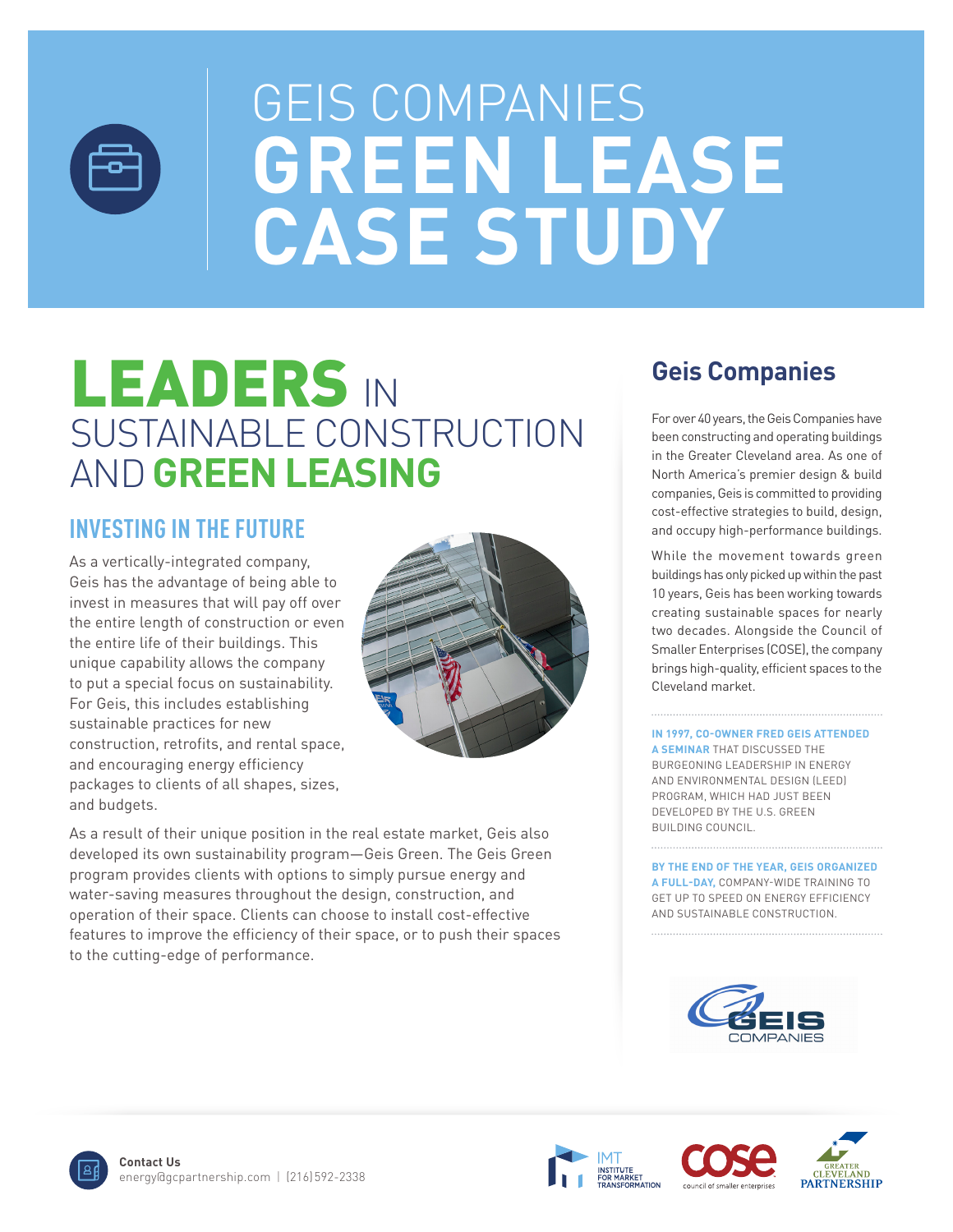### **CLIENT INTEREST**

For many businesses and consumers, a top priority is choosing the best space that works within their price point. However, much to the pleasure of Fred Geis, prospective clients increasingly show interest in building and occupying sustainable spaces.

In the late 90's, when Geis began to focus on energy performance, the company had to explain the concept of green building to most of their potential clients. Today, LEED and energy efficiency are usually brought up by clients within the first few conversations before developing a site, demonstrating a market shift towards greater desire for sustainability.

Geis's integrated approach to building, leasing, and managing a space allows the company to take a longer-term approach to building operation.



The cost of obtaining a green certification can be prohibitive for some companies. For Geis, earning a green certification is less important than the actual performance of their buildings. The company recognizes the many benefits of green buildings, and encourages clients to push the boundaries when considering sustainable features that improve savings and comfort.



In addition to desiring improved performance, Geis knows that today's leading companies and professionals want to be able to tell their own story about what they've done to improve the world. Through the Geis Sustainable Stories

program, clients are able to easily showcase the changes they've made to their space that will reduce the impact they have on the environment, and improve the health, happiness, and productivity of their employees and customers.



# **ZERO WASTE**

Geis has developed robust standards to drive their buildings towards zero waste production. Through their Zero Waste Program, composting, e-waste, and non-standard recyclables can be integrated into standard operations at any Geis-managed building.

This effort was developed in collaboration with Cuyahoga County, and supported Sustainable Cleveland's Year of Zero Waste. Through flyers, guidebooks, and other forms of tenant education, Geis is gradually bringing tenants along the path to creating workspaces that minimize waste.